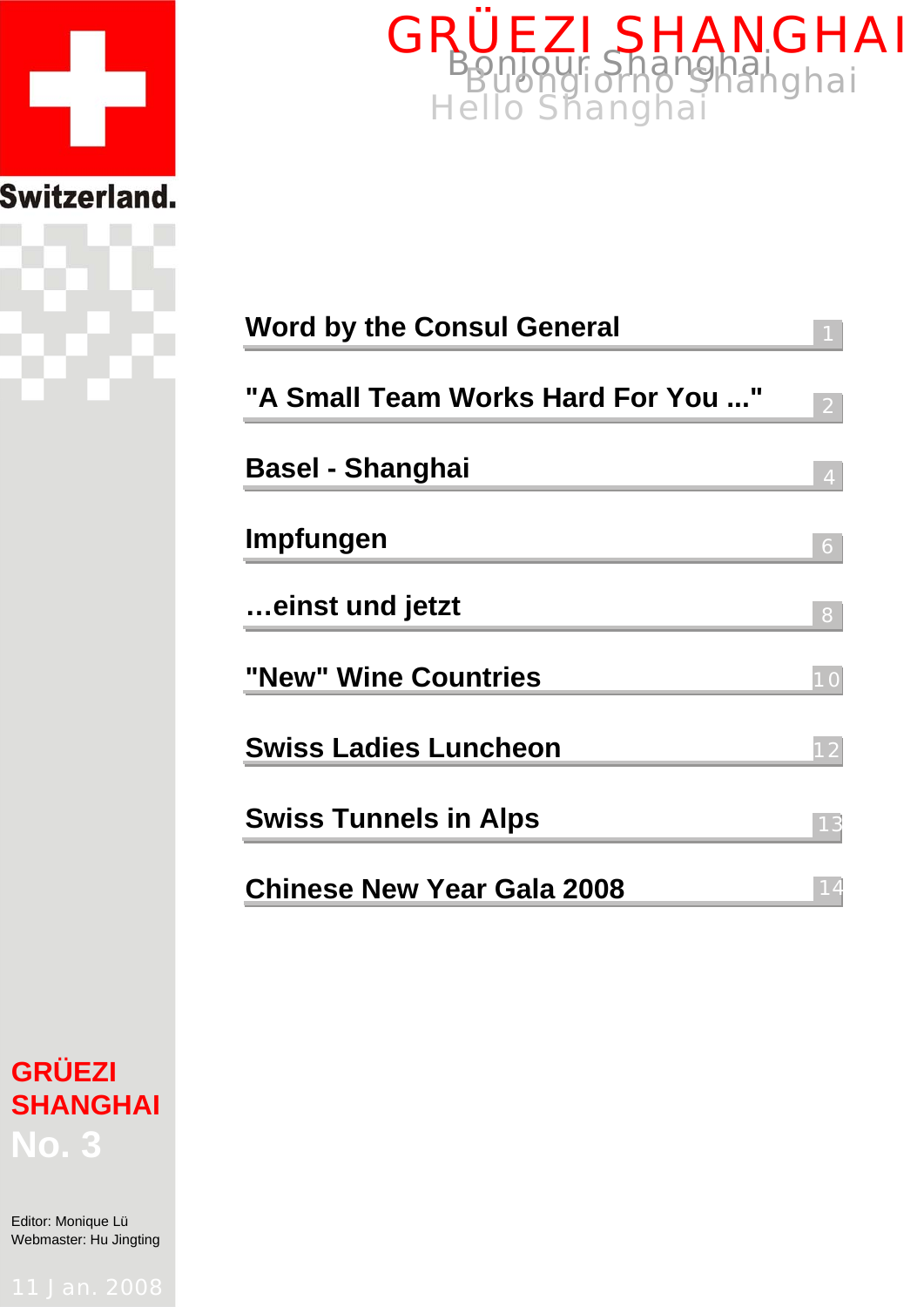



### **Chers compatriotes,**

**Xin nian hao ! Cette nouvelle année nous offre de nouvelles opportunités pour accroître, renforcer et améliorer encore la présence Suisse à Shanghai et dans tout l'Est de la Chine. 2007 a été riche en événements où la Suisse a apporté une contribution appréciée et de qualité. Je tiens à vous remercier pour vos efforts et votre soutien dans notre tâche de représentation des valeurs de notre pays et de promotion de nos intérêts. Je remercie aussi les Institutions suisses présentes à Shanghai pour leur assistance et leur apport. En 2008 chacune et chacun d'entre vous êtes à nouveau appelés à vous joindre à cet élan. Il appartient avant tout au Consulat général d'en établir le cadre et d'en offrir les occasions. Nous y sommes déjà attelés. Nous comptons à nouveau sur vous pour être les ambassadrices et ambassadeurs de la Suisse dans ce pays plein de promesses pour l'avenir qu'est la Chine !**

#### **Liebe Landsleute**

**Xin nian hao! Das neue Jahr bietet uns erneut viele Möglichkeiten, die Schweizer Präsenz in Shanghai sowie in Ostchina auszuweiten, zu stärken und zu verbessern. 2007 war reich an Veranstaltungen, an denen unser Land mit weitum geschätzten und qualitativ hoch stehenden Beiträgen beteiligt war. Es liegt mir daran, Ihnen für Ihre Bemühungen bei der Verbreitung der schweizerischen Werte und Interessen in unserem Gastbezirk herzlich zu danken. Mein Dank geht ebenfalls an die in Shanghai vertretenen Schweizer Institutionen für ihre wichtigen Beiträge bei der Erfüllung dieser bedeutsamen Aufgabe. Auch im Jahr 2008 werden wiederum alle Mitbürger und Mitbürgerinnen um Ihre aktive Mitarbeit gebeten. Das Generalkonsulat wird dazu den nötigen Rahmen und die Beteiligungsmöglichkeiten schaffen. Ich freue mich, auch künftig auf Sie als Schweizer Botschafter und Botschafterinnen in diesem in die Zukunft ausgerichteten Land China zählen zu dürfen.** 

### **Cari compatrioti,**

**Xin nian hao! L'anno offre nuove possibilità per accrescere, rinforzare e migliorare la presenza svizzera a Shanghai e nella Cina orientale. 2007 è stato un anno ricco in eventi dove la Svizzera ha potuto dare un contributo valoroso e di qualità. Tengo a ringraziarvi per il vostro sostegno nel nostro impegno nel ripresentare i valori del nostro paese e nel promuovere i nostri interessi. Ringrazio anche le istituzioni svizzere presente a Shanghai per il loro aiuto e contributo. In 2008 ognuna ed ognuno di voi siete ancora chiamati a partecipare a questo slancio. Appartiene anzitutto al Consolato generale di creare il quadro e di offrirne le possibilità. Siamo già in moto. Contiamo di nuovo su di voi per essere gli ambasciatori della Svizzera in questo paese pieno di promesse per il futuro che è Cina!**

#### **Dear compatriotes,**

**Xin nian hao! This year offers us new opportunities to increase, reinforce and improve even more the Swiss presence in Shanghai and in East China. 2007 had been rich in events where Switzerland participated with highly estimated contributions of great quality. It is my special wish to thank you all for your efforts and your support in our task to represent the Swiss values and to promote Swiss interests. I thank also the Swiss Institutions in Shanghai for their great support and their contribution. In 2008 each of you is again called to join us in our impetus. It is the Consulate General's task to establish its frame and to offer the opportunities. We are already in motion. We count again on you all for being the Swiss ambassadors in this country full of promises for the future which is China!** 



Consul General of Switzerland in Shanghai **William Frei**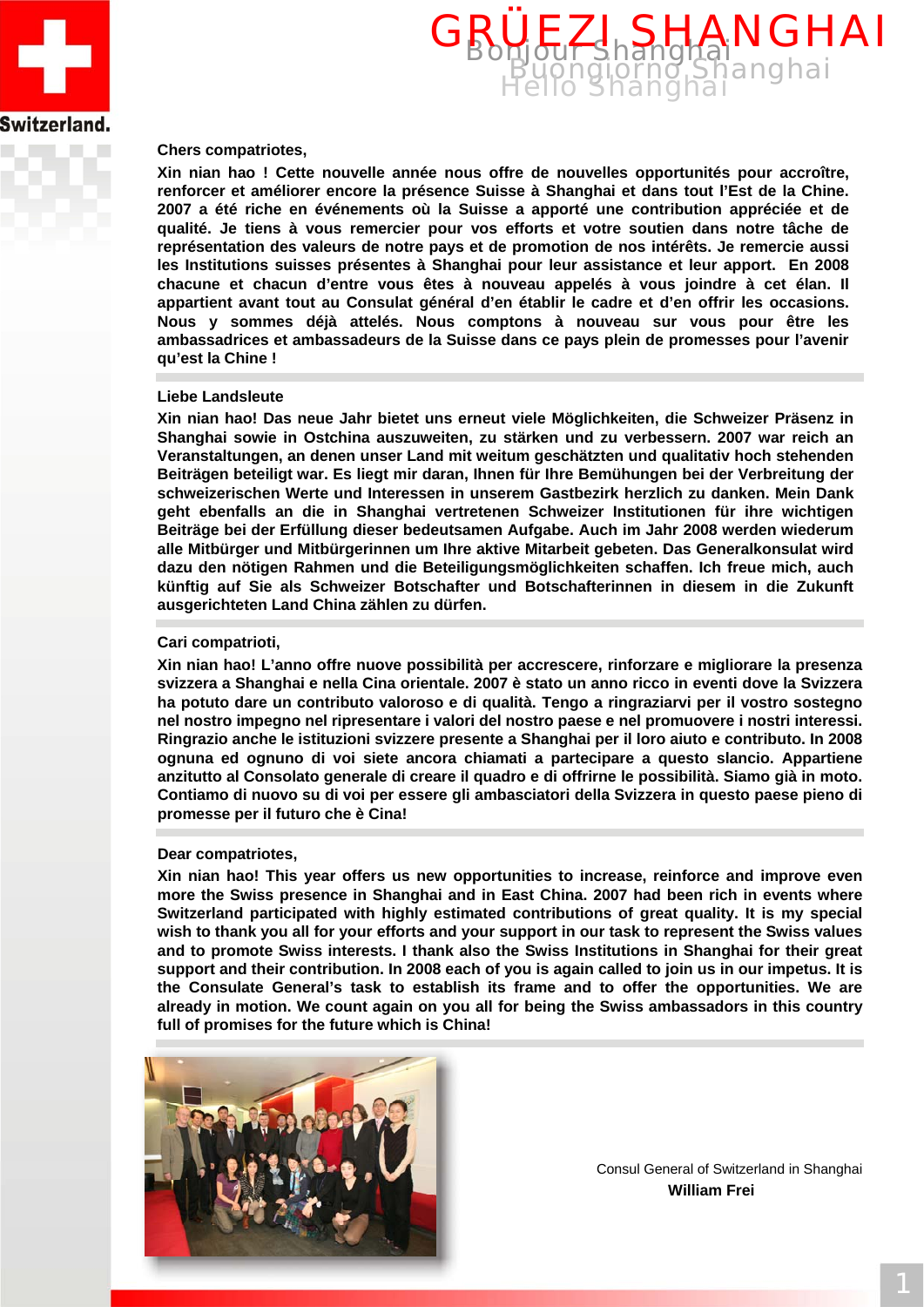

## **"A Small Team Works Hard For You ..."**

More than 600'000 Swiss citizens live abroad. About 750 are registered at the Consulate General of Switzerland in Shanghai and domicile either in Shanghai or in the provinces of Anhui, Jiangsu or Zhejiang. Furthermore, we also count about 20 Swiss students in our colony. The four national languages of Switzerland are well represented. You might meet a Swiss German, French, Italian or Raeto-Rumantsch speaker in Shanghai's streets or elsewhere in our consular district.



When it comes to human resources, accounting, financial and budget controlling, infrastructure (IT, constructions, etc.) and the organization of cultural, economical and/or governmental events (e.g. World Expo Shanghai 2010), etc., this Consulate General counts on the strong support of its skilled, dynamic and motivated Chinese and Swiss staff.



### **More questions ?**

The team of the Consulate General of Switzerland in Shanghai will be pleased to meet you and/or to answer your questions. Please feel free to contact one of the following persons :

**Consular matters**  sha.vertretung@eda.admin.ch



Mrs Susanne ROSENKRANZ Head of Chancery (German, French, English)



Mr. Phonesili PHENGRASAMY Consular Attaché (French, German, English, Mandarin)



Mr. Christian Zhenhua YANG Chinese documents reg. civil matters (Mandarin, German, English)

### **Cultural and Security matters** : sha.vertretung@eda.admin.ch



Mr. Hans-Peter WILLI Consul, Head of Cultural Section (German, French, English)

**Visa section :** sha.visa@eda.admin.ch



from left to right: Mr. Marco STAUDENMANN Consular Attaché (German, English) Ms Emma Tao ZHANG Visa employee (Mandarin, English) Ms. Sky Yan WU Visa employee (Mandarin, English) Mr. Christian Zhenhua YANG Visa employee (Mandarin, German, English) Mr. Thomas HEEB Head of Visa Section (German, English)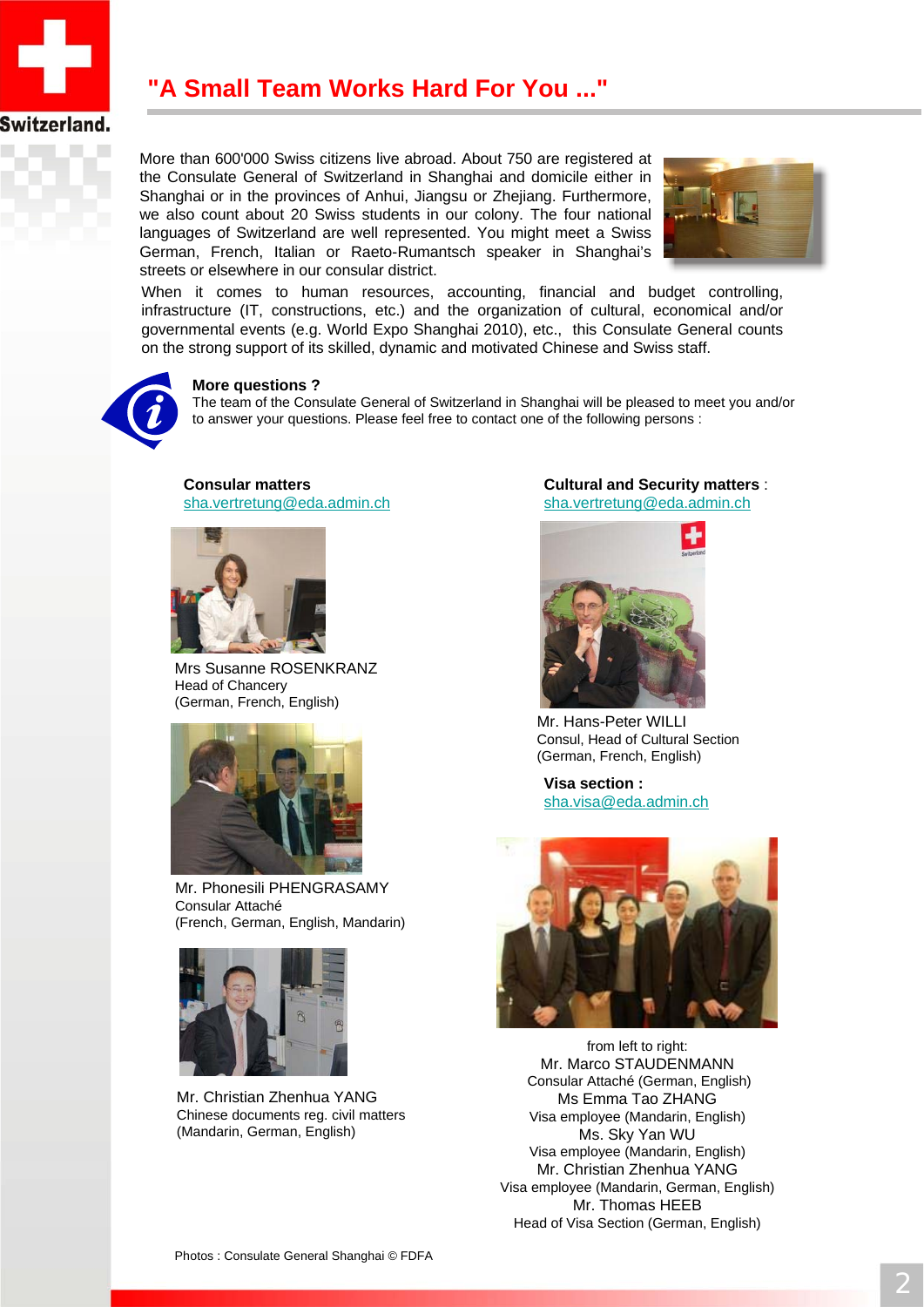

## Switzerland.

## **Reasons for getting registered at the CG**

**www.eda.admin.ch/eda/en/home/reps/asia/vchn/**

- **ref\_livfor/livchn/cnrgst.html**
- *to receive the Swiss Revue*
	- *www.revue.ch*
	- *to apply for the voting rights in Switzerland (by mail)*
	- *to get information and mail from the volontary Old Age Insurance (if insured or interested in the fAHV) www.avs-ai-international.ch*
	- *to get information and mail from the Swiss Solidarity Funds (if a member of this Fund or if interested in it) www.soliswiss.ch*
- *to receive useful information in emergency cases*
- *to receive invitations for cultural events, Grüezi Shanghai, etc.*

*Please submit to the CG the original of your Swiss passport/ID-card, together with your act of origin or confirmation of departure.*

### **Swiss passport and ID-card**

www.eda.admin.ch/eda/en/home/reps/asia/vchn/ref\_liv for/livchn/cnpass.html

#### www.schweizerpass.admin.ch/

*Application to be submitted personally to the CG. The application for children under 18 must be signed by both parents. If one parent can not sign the application at this CG, he or she must handover a written and signed letter to the CG confirming that a passport and/or ID-card can be issued for his/her minor child. On an exceptional basis, an appointment can be fixed outside of the normal opening hours (9 – 12 a.m.) for a child's passport and/or ID-card application.*

*2 passport photos according to the following photo criteria:*

www.schweizerpass.admin.ch/pass/de/home/ausweise/all gemeines/fotomustertafel.html

*In case of loss or theft, please obtain a report from your closest Chinese police Office and a report of the Entry & Exit Visa Office in Pudong Pudong (No. 1500 Minsheng Lu / Tel. 021-2895 1900 ext. 2) before coming to the CG.*

*Passport fees in cash*

### **Legalization**

- *Please note that in general the CG superlegalizes documents which were previously legalized by a relevant Chinese Authority. On request, the CG sends you the address(es) of the relevant official Chinese Offices.*
- *In certain cases, this CG can directly legalize your signature or document.*
	- *Please contact this CG for any questions regarding this matter before coming to this CG.*

#### **Swiss Visa**

www.eda.admin.ch/eda/en/home/reps/asia/vchn/ref\_visinf/vischn. html

www.bfm.admin.ch

*The visa section of this CG will be introduced to our readers in the next editon of "Grüezi Shanghai".*

### **Change of civil status: registration at the competent Swiss Authorities** (birth, marriage,

divorce, death, change of name, recognition of fatherhood, etc.)

- *Please submit to this CG only originals of your officially legalized and translated documents (in a Swiss language or in English), not older than 6 months. On request , the CG sends you the address(es) of the relevant Chinese Offices.*
- *Memento for a marriage in Switzerland and/or in China*

*www.eda.admin.ch/eda/en/home/reps/asia/ vchn/ref\_livfor/livchn.html*

*Please contact this CG for any further questions regarding civil matters.*

#### **Naturalisation**

www.bfm.admin.ch/bfm/en/home/theme /buergerrecht.html

*Please note that the decision is taken in the relevant canton and that the procedure takes in general between one and two years.*

*For any questions regarding the Swiss nationality you are kindly asked to contact the CG*

### **Consular protection**

*For help and assistance in emergency cases (accident, arrest, hospitalisation, etc.)* www.eda.admin.ch/eda/fr/home/travad/help.html

**Natural disasters, epidemic or political crisis, etc.**

*For help and assistance regarding e.g. bird flue*

#### *Personal pandemic preparedness*

www.eda.admin.ch/etc/medialib/downloads/edazen /serv/livfor.Par.0011.File.tmp/Birdflu\_070605\_er f

*Please be informed that in certain circumstances, the provided help might be limited according to the local and international laws. These services might be subject to a service charge.*

*You are kindly asked to inform this CG of any change of address (email, domicile, telephone, handy and fax numbers, etc.) so that this CG may reach you in a timely manner with all necessary information.* 

**Moving ? Changing address ? Changing civil status?**

*Please inform this CG as soon as possible in writing of any change regarding your address (incl. email, phone, handy and fax no.) and civil status.*

*sha.vertretung@eda.admin.ch*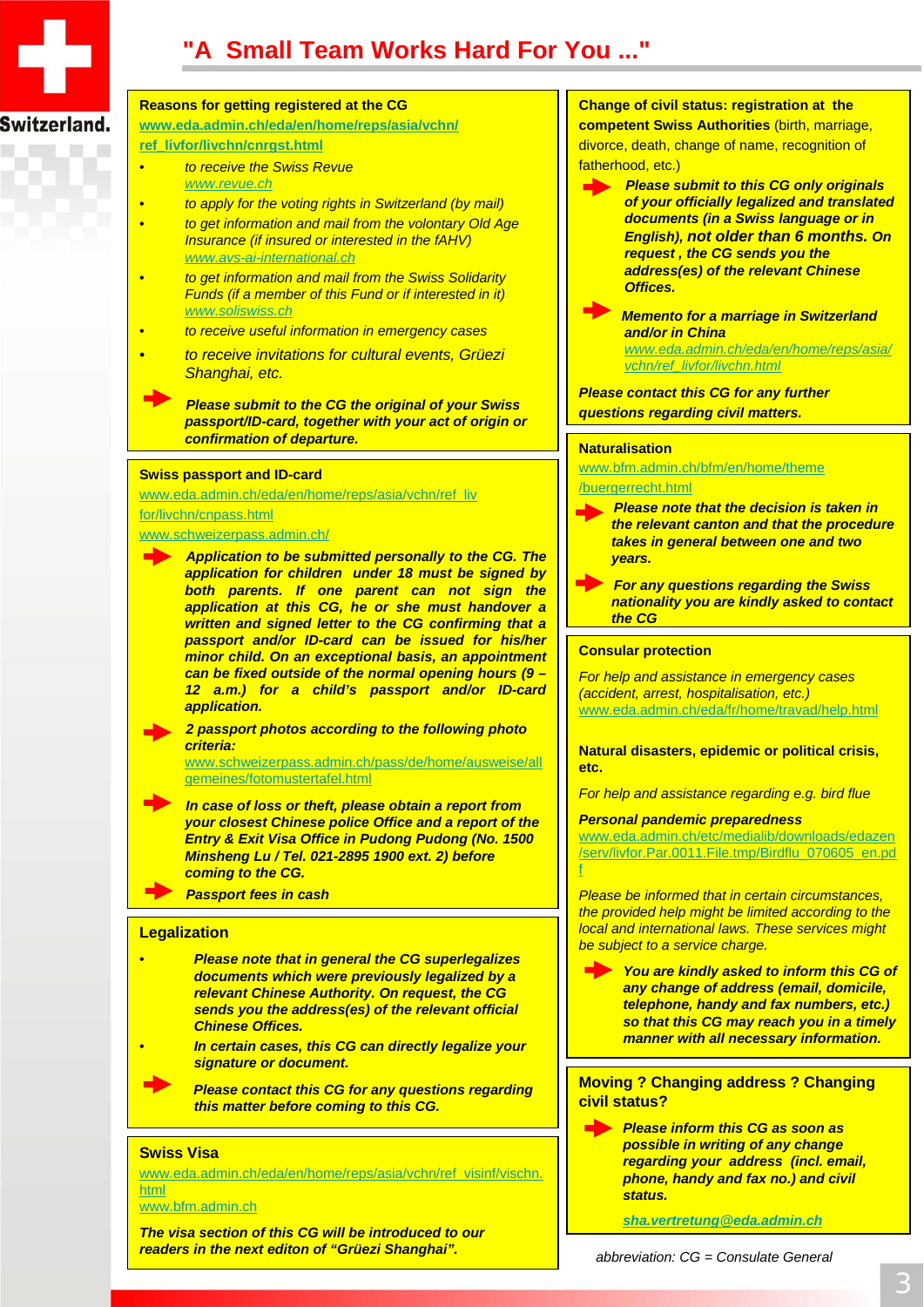



## **Basel und Shanghai sind Städtepartner**

By: Sabine Horvath

**Basel und Shanghai sind seit dem 19. November 2007 Städtepartner. Damit erweitert Basel sein internationales Aussenbeziehungsnetz um eine strategische Städtekooperation in Asien. Beide Städte wollen den gegenseitigen Austausch und die Zusammenarbeit in den Bereichen Wirtschaft, insbesondere Life Science und Finanzen, Wissenschaft, Kultur und Standort-Marketing realisieren.**



*Vertragsunterzeichnung mit dem Basler Regierungsrat Dr. Carlo Conti und Shanghai's Vizebürgermeister Dengjie TANG.*



*Die Schweiz-Basel-Delegation traff im Hotel "Shangri-La" die Vertreter Shanghai's*

Die Beziehungen zwischen Basel und Shanghai sind in den vergangenen Jahren kontinuierlich aufgebaut und gepflegt worden. Das Interesse an einer Städtepartnerschaft wurde im März 2006 seitens Shanghai erstmals ausgesprochen. In der Folge prüfte der Kanton Basel-Stadt die Möglichkeiten einer formellen Städtebeziehung mit Shanghai und holte auch die Meinungen von Persönlichkeiten aus den Bereichen Wirtschaft, Bildung, Kultur und Politik ein und klärte die Bedürfnisse ab. Die Unterzeichnung des Städtepartnerschaftsvertrages kam mitunter Dank der tatkräftigen Unterstützung des Generalkonsulates in Shanghai zustande, allen voran Herr Generalkonsul William Frei.

## **Gleichgelagerte wirtschaftliche Interessen**

Auch wenn die Grössenunterschiede der beiden Städte Basel und Shanghai frappant sind, so sind die wirtschaftlichen Interessen ähnlich gelagert: Shanghai und Basel gehören zu den bedeutendsten Life Sciences - Standorten der Welt. Beide Städte haben eine starke Wirtschaftskraft und geniessen im jeweiligen Land den Ruf als Kulturmetropole und sind etablierte Wissensstandorte. Hinzu kommt, wenn auch mit unterschiedlicher Ausprägung, dass Shanghai und Basel Hafenstädte sind.

## **Universitätsspital Basel und Universität Fudan wollen kooperieren**

In einem ersten Schritt sollen kompetente Anlauf- und Kontaktstellen für die relevanten Zielgruppen und Anspruchsgruppen geschaffen werden. Mit gezielter Kommunikation wird eine Bekanntheitssteigerung von Basel in Shanghai angestrebt. Im Bildungsbereich sollen Austauschprogramme auf universitärer Ebene etabliert werden, wobei hier ein Schwerpunkt bei den Life Sciences gelegt werden soll. So wird bereits Anfang März 2008 (5.-8. März) eine Delegation des Shanghai Medical College der Universität Fudan zu einem öffentlichen wissenschaftlichen Symposium nach Basel reisen und vor Ort mit Vertretern des Universitätsspitals Basel erste Projekte konkretisieren.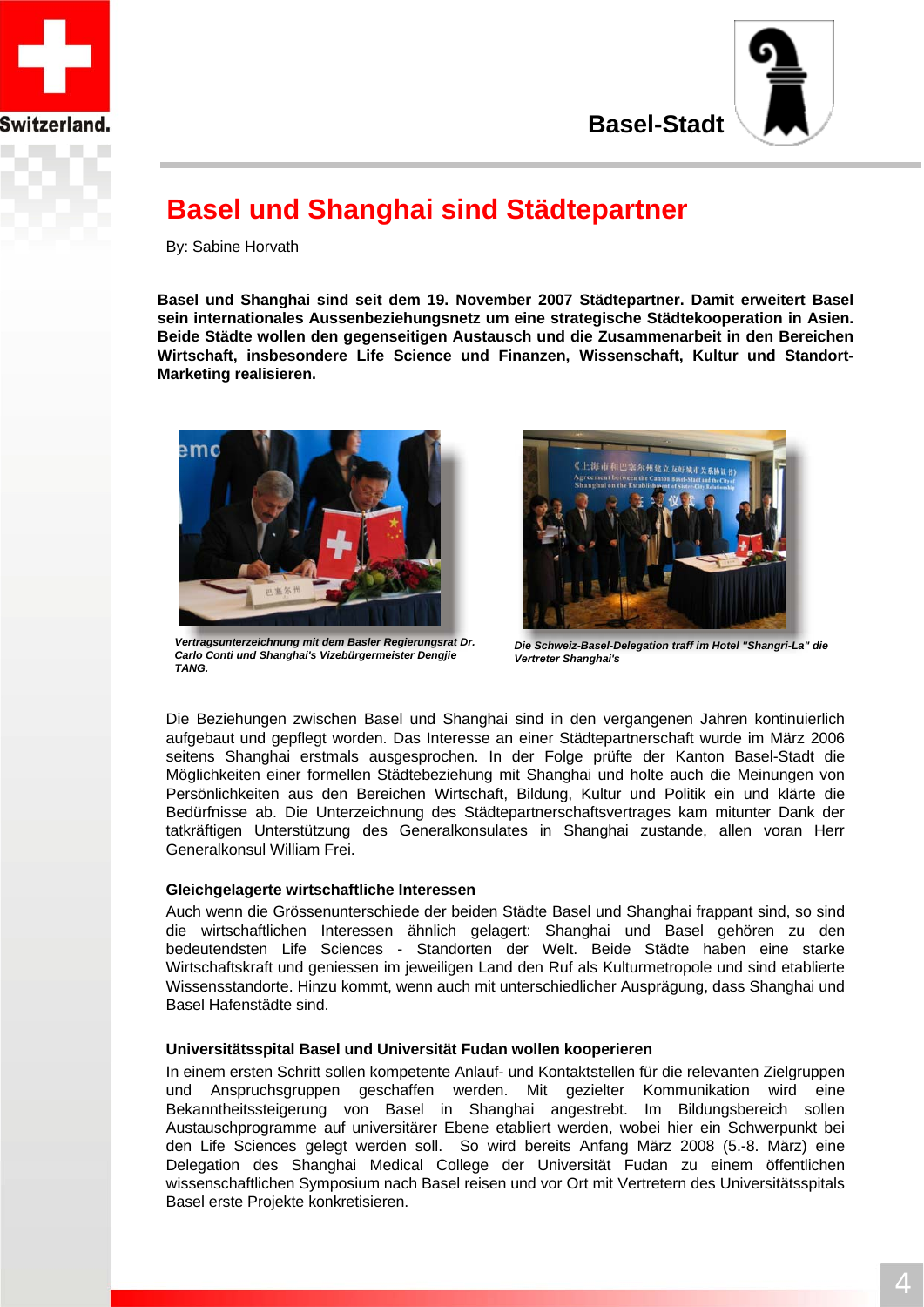



# **Basel und Shanghai sind Städtepartner**

**By: Sabine Horvath**

## **Möglicher Basler Auftritt an der Worldexpo 2010 in Shanghai**

Ein erstes Grossprojekt könnte eine Partizipation Basels an der Worldexpo 2010 in Shanghai darstellen. Eine Partizipation Basels an der Worldexpo mit dem Thema "Better City, Better Life" wurde unter Einbezug einzelner Unternehmen und Institutionen geprüft und wird in Zusammenhang mit der Städtepartnerschaft mit Shanghai als erstrebenswert bezeichnet.



## **Shanghai: ein aktiver Städtepartner**

Basel gewinnt mit Shanghai einen attraktiven Städtepartner in einem wirtschaftlich interessanten Zielmarkt. Für Basel sind strategische Städtepartnerschaften integrierter Bestandteil des Standort-Marketings, die eine konkrete Funktion im internationalen Standortwettbewerb wahrnehmen. Nach dem Ansatz "stärken der Stärken" werden Städtepartnerschaften in die Gesamtstrategie des Kantons Basel-Stadt eingebunden und sind als Bestandteil eines internationalen Netzwerkes zu verstehen. Basel fokussiert auf Aktivitäten, welche einen direkten oder indirekten Einfluss auf eine positive Standortentwicklung haben. Als wichtigste Schwerpunkthemen gelten entsprechend Wirtschaft, insbesondere Life Science, Wissensaustausch und Forschung sowie der Aufbau und die Pflege eines Netzwerkes auf beiden Seiten. Zudem interessiert sich Shanghai für Basel im Bereich Nachhaltigkeit, etwa wenn es darum geht aufzuzeigen, wie ein ansprechendes Wirtschaftswachstum mit einer nachhaltigen Entwicklung in Einklang gebracht werden kann.

Für Informationen: www.basel.ch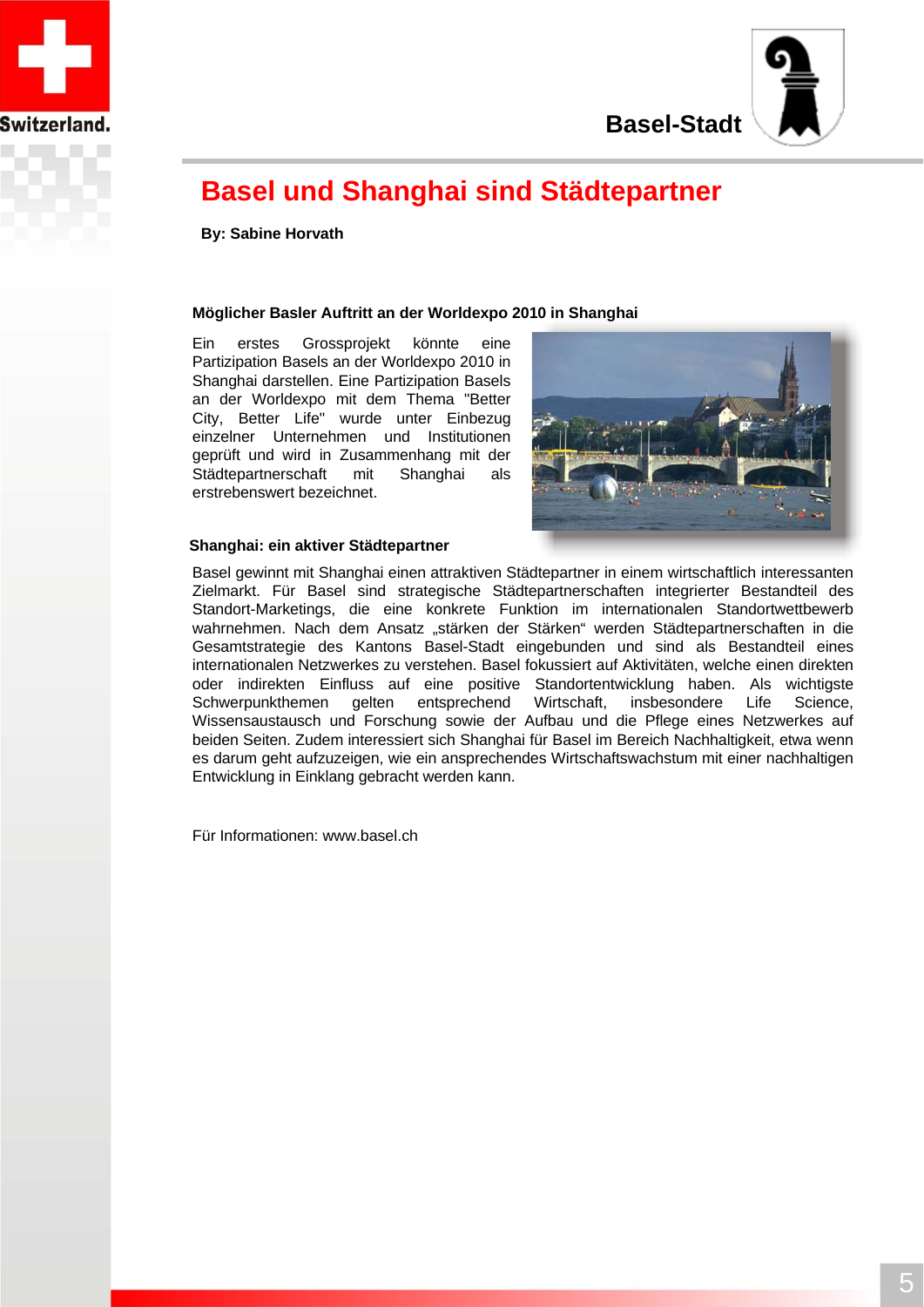

## **Impfungen**

## **By: Dr. Kurt Matthäus**

Médecine Générale – French German General Practitioner (Shanghai – Hangzhou – Ningbo (China))

## **Welche Impfungen für Expats die in China leben ?**

Sei es vor oder nach Ankunft in China, sei es, daß man nur für einen kurzen Aufenthalt hier ist oder daß man in China eine Weile leben und arbeiten will: oft wird die Frage gestellt: "wogegen soll ich mich impfen lassen", "wogegen soll ich meine Kinder impfen lassen".

Impfungen sind als eine zuverlässige Vorbeuge gegen gewisse Krankheiten zu betrachten. Daraus gehen zwei Dinge hervor, erstens, daß man nicht vorbeugt gegen Dinge die nicht auftreten können weil sie gegebenenfalls dort wo man ist nicht existieren, und zweitens sollte das Risiko der Impfung



(der Vorbeuge) geringer sein als das Risiko der entsprechenden Gefahr (Krankheit) selbst. Beide dieser Faktoren können je nach Aufenthaltsort anders ausgelegt werden und man sollte diesbezüglich mit seinem Arzt darüber reden und von Fall zu Fall überlegen, was notwendig und was als nicht notwendig erscheint.

Grundsätzlich sollte man den Impfplan einhalten, der in dem Land gültig ist, aus dem man kommt, weil es wahrscheinlich ist, daß man irgendwann dorthin zurückkehrt und es dann gut ist, daß der dort gültige Impfplan nicht willkuerlich abgebrochen worden ist.

Viele der in Europa gültigen Impfungen sind auch in China wichtig und sogar noch wichtiger als im Heimatland.

Für Kinder sind gegenwärtig in jedem Falle die folgenden Basis-Impfungen zu empfehlen

## **Diphterie, Poliomyelite, Pertussis (Keuchhusten), Tetanos (Starrkrampf), HIB (Hemophilus)**;

Diese fünf Impfungen werden im Allgemeinen bei Kindern und Säuglingen zusammen in einer einzigen Spritze verabreicht, entsprechend dem Kalender, der von Land zu Land etwas anders ausschauen kann.

Erwachsene sollten sicher sein, daß sie die Auffrischung regelmässig erhalten (im Allgemeinen werden im Erwachsenenalter nur **Diphterie, Poliomyelite und Tetanos** aufgefrischt.

Weiter impft man jetzt im Säuglingsalter auch systematisch gegen die **Pneumococquen** (Prevenar). In China ist es auch beonders wichtig, sich gegen **Hepatitis** A, hauptsächlich aber gegen **Hepatitis B** impfen zu lassen, da Sie in China umgeben sind von Hepatitis B Trägern oder Erkrankten.

Was **Tollwut** anbetrifft, hängt das davon ab, wo und in welchen Bedingungen man wohnt. Wenn es in Ihrem Wohn-Compound viele Hunde oder/und Katzen gibt, die frei herumstrolchen, oder auch wenn man weit von Grosstädten lebt, sollte man diese Impfung in Erwägung ziehen. Dabei muß man aber gewahr sein, daß diese Impfung im Falle, das man wirklich gebissen wird, nicht ausreichend Schutz leistet und man doch noch so schnell wie moeglich zum nächstgelegenen Impfinstitut gehen muß, um eine **Nachimpfung** zu erhalten. Man gewinnt sozusagen nur etwas mehr Zeit, wenn man vorher schon geimpft war, was besonders dann wichtig erscheinen mag, wenn man von grossen Städten weit weg wohnt und lange braucht, sich im Notfall dorthin zu begeben.

Die Impfung gegen die **Japanische Encephalitis** ist zu empfehlen, wenn man durch Asien und China reisen will oder muß. Sie kann von gross und klein empfangen werden.

Was die **Grippe** Impfung anbetrifft, sollte man das halten wie in Europa. Empfindlichen Personen sollte diese Impfung nahegelegt werden.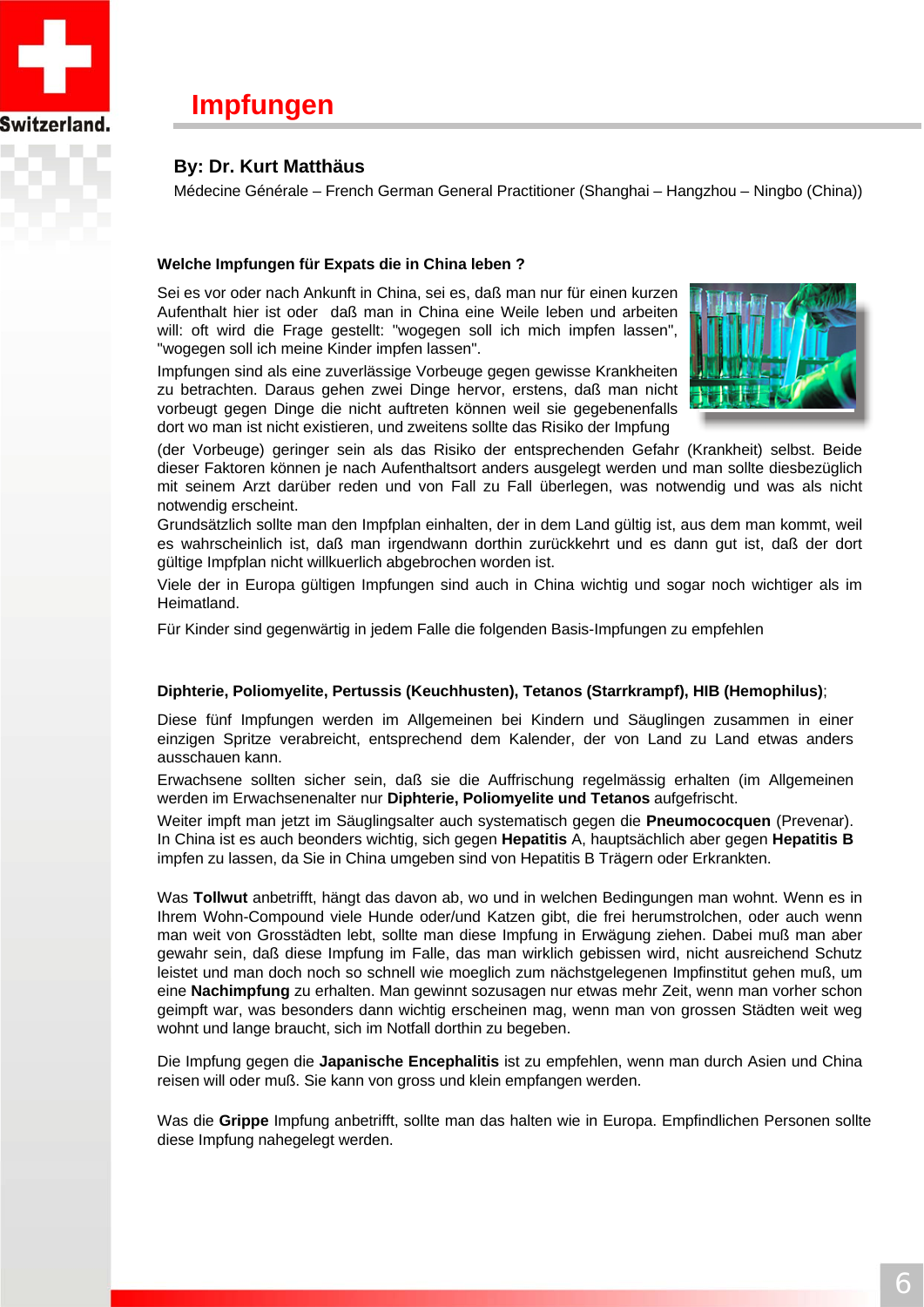

## **Impfungen**

## **By: Dr. Kurt Matthäus**

Médecine Générale – French German General Practitioner (Shanghai – Hangzhou – Ningbo (China)

**Typhus** kann auch nützlich sein, aber auch das hängt eben davon ab, was man tut und wo man sich aufhält oder wo man sich aufzuhalten geplant hat.

Gegen **Malaria** (Paludismus) gibt es leider keine "Impfung". Die Frage wird immer wieder gestellt. Gegen Malaria ist nur medikamentöse Vorbeugung zu raten (anti Malaria Medizin) und dies kann von Zielort zu Zielort der Reise anders aussehen. Sich also vorher erkundigen, um das richtige Mittel je nach Reiseziel zu erhalten. Diese Mittel müssen schon **vor** Antritt der Reise genommen werden, dann während der ganzen Reisedauer und vor allem muß die Medizin **nach** dem Zurückkommen weiter genommen werden (wie lange, das hängt vom jeweiligen Produkt ab - zwischen 7 Tagen und vier Wochen)

## **Impfpässe**

Diese sind ein besonders wichtiges Dokument. Der Impfpass sollte immer verfügbar sein, und er sollte vor allem übersichtlich, verständlich und lesbar sein. Es sollten darin **keine Markennamen** eingetragen werden, sondern es sollte klar und deutlich geschrieben sein, um was es sich bei dem verabreichten Impfstoff handelt.

Zum Beispiel wird wahrscheinlich in Europa jeder wissen, was "Pentavac" oder "Infanrix quinta" bedeutet. Man findet diese Namen also immer wieder in den Impfpässen. In anderen Teilen der Welt wird ein Arzt aber mit diesen Namen vielleicht gar nichts anfangen können und somit schnell bei Hand sein, Ihnen eine unnütze Nachimpfung zu verabreichen, nur weil er nicht ausfindig machen kann, was Sie schon voher bekommen haben. So kommt es dann zu ungerechtfertigten Nachimpfungen, nur weil die vorliegenden Dokumente unverständlich sind. Zum Beispiel, wenn ein Europaer sagt: "DTP" meinen wir damit: Diphterie, Tetanos, **Polio**. Ein Amerikaner wird dasselbe ins Impfbuch schreiben, versteht aber unter derselben Abkürzung etwas ganz anderes, nämlich: Diphterie, Tetanos, **Pertussis (Keuchhusten)**... Also: Aufpassen mit den Impfpässen.

Impfungen sind im Allgemeinen recht gut verträglich und risikofrei oder risikoarm. Jeder sollte aber mit seinem Arzt bereden, was notwendig und gerechtfertigt ist.

Bei besonderen Problemen sollte man seinen Arzt oder ein Hygieneinstitut befragen. Ich selbst halte mich auch für mögliche Fragen bereit.

**Dr. Kurt Matthäus:** Tel: (86) **1.38.18.63.48.9**  E-mail: matthaus.kurt@wanadoo.fr; matthaus.kurt@gmail.com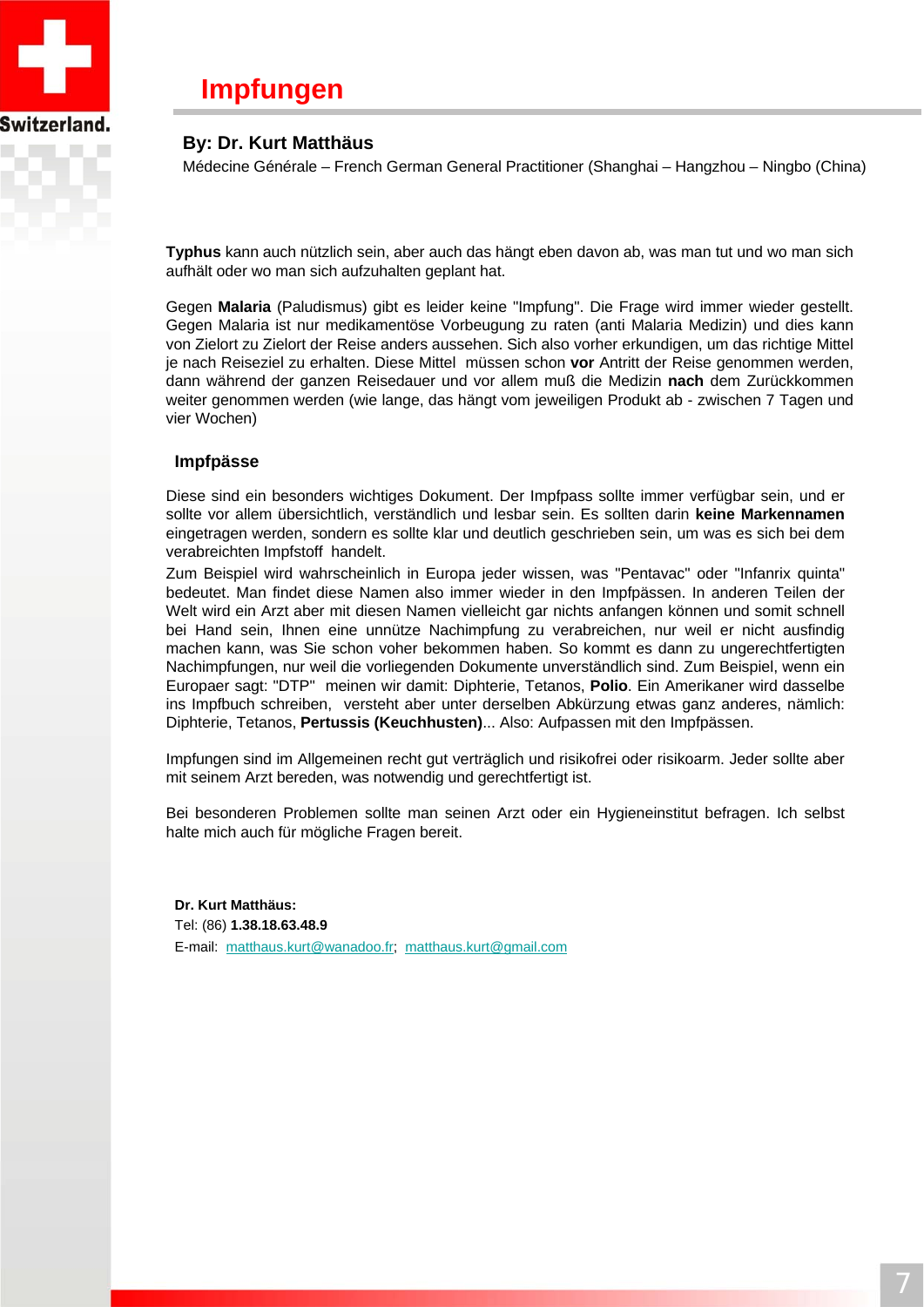

## **…einst und jetzt**

## **By: Eva Huber-Müller**

Wie es sich in Shanghai noch in den 90er Jahren lebte, können sich kürzlich Zugezogene wohl kaum vorstellen. Was heute so selbstverständlich erscheint, angefangen vom Angebot an Kaffeebohnen bis hin zu erstklassigen Wohnungen in jedem beliebigen Distrikt, existierte damals noch nicht. Dafür war vieles abenteuerlich, aufregendes Neuland, wirklich und gänzlich eine ganz andere Welt. Gerade jetzt in der Vorweihnachtszeit kommt wieder folgende Erinnerung hoch:

Erster Advent 1994 in Shanghai: Obwohl so fern der Heimat, kamen vorweihnächtliche Gefühle auf. Man verspürte den Drang, die karge Wohnung entsprechend zu schmücken. Doch war Weihnachten kaum ein Begriff und natürlich suchte man vergeblich nach entsprechenden Dekorationen. Doch halt, ganz stimmt das nicht. Es gab einen winzigen Laden hinter dem alten Jin Jiang Hotel. Halb verborgen bot er, und zwar das ganze Jahr über, allerlei Weihnachtsschmuck und sogar Kerzen an. Aber diesen kleinen Laden entdeckten wir erst viel später.

Also dachten wir, wenn wir schon keine Dekorationen finden, sollte wenigstens zu Weihnachten ein Paket mit roten Seidenbändeln auf dem Tisch stehen. Doch wo waren solche zu finden. Man war doch gerade erst in Shanghai angekommen. Und nein, es gab sie noch nicht, all die heute den Neuankömmlingen zur Verfügung stehenden Ratgeber in Form von Broschüren oder Aufklärungen im Internet oder sogar professionellen Kursen von schon lange in dieser Stadt wohnenden Ausländern. Nein, man war ganz und gar auf sich selbst gestellt.

Wo also rote Seidenbändel kaufen? Zwar wurden sie ganz gewiss nirgendwo anders als gerade in Shanghai hergestellt, aber entweder nur für den Export, oder aber, man suchte am falschen Ort. Der Wunsch nach diesen Seidenbändeln wurde fast zur Besessenheit. Als nicht arbeitende Ehefrau hatte man ja jede Menge Zeit. Und so machte man sich allmorgendlich auf die Jagd, immer weitere Kreise ziehend, denn wie bald merkte man mit Erleichterung, wie sicher man sich in dieser Stadt bewegen konnte.

Es gab damals ganze 3 Warenhäuser, die an unsere Einkaufsgeschäfte zuhause erinnerten. Es waren dies das "Sunrise", das Orient Shopping Centre (nicht annähernd so mondän wie heute) und das gerade neu eröffnete "Wings" an der noch ganz gemütlichen und schmalen Nanjing Xi Lu. So schmal war die Strasse, dass sich die Kronen der dicht zu beiden Seiten stehenden Platanen berührten. Überall lockten die kleinen Läden, die heute im Zentrum nur noch schwer zu finden sind, mit ihren für uns zum Teil exotischen Angeboten. Und wo heute westliche Modeboutiquen im grellen Spotlicht ihre Waren präsentieren, gab es geheimnisvolle chinesische Medizinläden mit hunderten von duftenden Kräutern, getrocknetem Gewürm und Schlangenwein gegen Rheumaleiden. Und an fast jeder Ecke dampfte es aus offenen Strassenküchen, wo man wählen konnte zwischen "Dumplings" mit Gemüse, Fleisch oder roter Bohnenpaste.

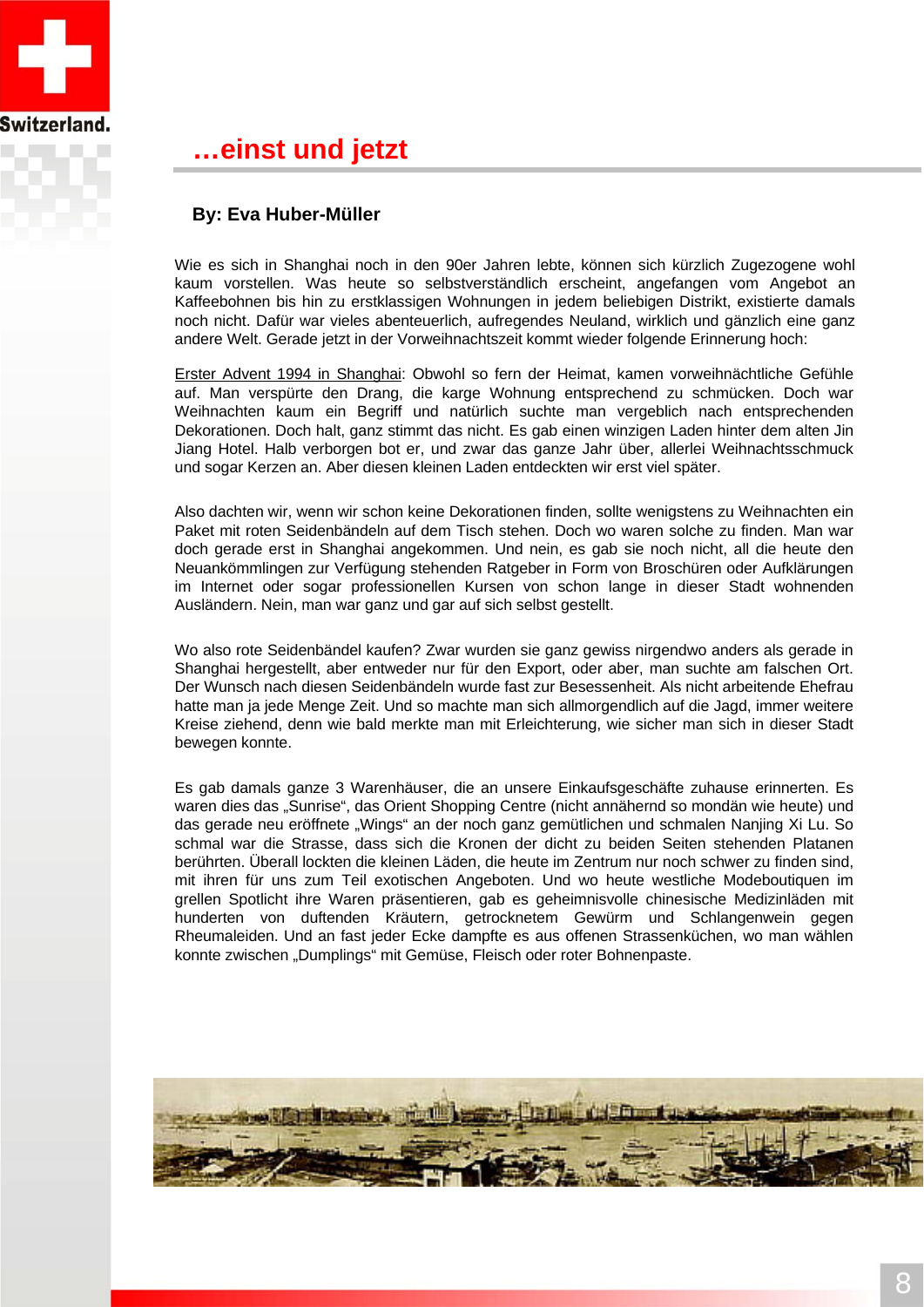

## **…einst und jetzt**

## **By: Eva Huber-Müller**

Im "Wings" gab es damals noch viel mehr Gemischtwaren als heute. Trotzdem waren keine roten Weihnachtsbändel zu finden. Mit phantasiereicher Gestik versuchte man, den Verkäuferinnen zu erklären, wonach man suchte. Diese lachten und diskutierten zusammen, wohl an eine halbe Stunde lang. Es beschlich einem das Gefühl, das Steuer nicht mehr in der Hand zu halten, dass sie die Rollen vertauscht hatten und plötzlich sie es waren, die bestimmten, was wir eigentlich wollten. Der Sprache nicht kundig, spürte man trotzdem mit Beklommenheit, dass die roten Seidenbändel mehr und mehr ins Unerreichbare entschwanden und man vor lauter Zermürbung versucht war, aufzugeben. Aber so schnell liessen uns die Verkäuferinnen nicht ziehen. Zwar hatten sie mit dem besten Willen nach wie vor nicht begriffen, was wir wollten, aber sie legten eine Fantasie an den Tag, die ihresgleichen suchte. Aufgrund unserer Beschreibungen, quasi mit Händen und Füssen, schafften sie nämlich Dinge herbei, die sich immer weiter von unserem Wunschartikel entfernten. Immer noch mehr Verkäuferinnen traten hinzu, mit immer noch ausgefalleneren Ideen. Es gab ja damals im Vergleich zu heute auch noch nicht so viele Weisse, man wurde mit besonderer Aufmerksamkeit behandelt und lautstark von allen Seiten begutachtet.

• 11 Seidenbändeln, sondern vom erst seit kurzem erhältlichen Toilettenpapier in Rollenform. Nachdem die Fantasien der Verkäuferinnen sich erschöpft hatten, erschien plötzlich nochmals eine und streckte uns freudestrahlend, um nicht zu sagen triumphierend entgegen - nein, wieder keine Seidenbändel – eine Rolle zwar schon – aber nicht in Form von roten

Seit damals hat sich vieles verändert, und längst ist alles zu finden, im Überfluss - Besteck, Designergläser, Staubsauger, Poggenpohl Küchen, Ikea, Carrefour, gigantische Shopping Malls, luxuriöse Zahnarztpraxen, ausgelassenes Nachtleben in zahllosen Bars und Discos. Aber eines kann ich Euch sagen: Das wirklich Abenteuerliche, dieses Andersartige, Einmalige, das Glücksgefühl beim Finden eines noch so unbedeutenden Artikels wie dem roten Weihnachtsbändel, das, liebe Leser, werdet Ihr heute vergeblich suchen.

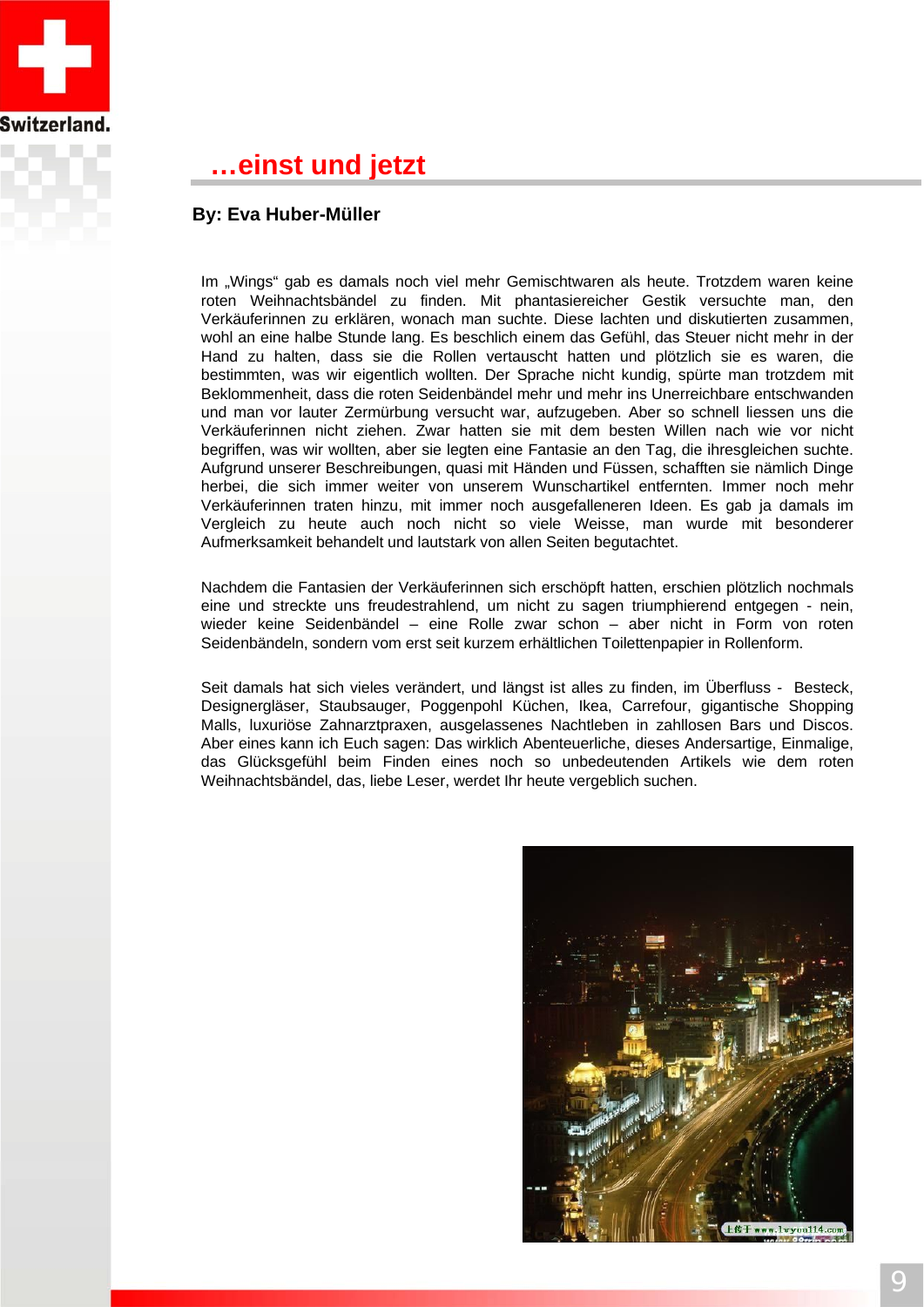

# **" New " Wine Countries**

## **By: Gustav Erne**

When you talk of wine, you immediately think of France and Italy who are between each other producing nearly half of the world's wine. How ever there is nowadays a trend to also enjoy wine from "new" countries, often produced from a few but distinctive grapes. Amongst these the red varieties such as Cabernet Sauvignon and Pinot Noir prevail, where as for the white grapes Chardonnay, Sauvignon Blanc, Riesling have a memorable and distinct flavor. To the red you can add Merlot, Syrah - Malbec and Semillon, Chenin Blanc, Pinot Blanc and Gris…. to the white wines.

For years, it was only deemed suitable that wine can be produced in temperate regions, between latitude 30 and 50. This dogma has been successfully challenged by winemakers from India, Thailand, China, Kenya and Brazil.



Amongst these "new" wine countries China has not only become an increasing consumer market, but also a sizeable producer of wine. The most well known vineries in China are the Great Wall Wine Company in Shacheng district and Dragon Seal from Huailai, both located in the Hebei province. The first bottle under the name of Dragon Seal was launched in 1988. Today's Dragon Seal winery goes back to the Qing Dynasty, where it started with the help of French viticulturists in 1910. The Great Wall Wine Company was founded in 1983 and is today the largest producer in China. Another well known brand is the Dynasty Label produced since 1980 in Tianjin by the Sino – French Joint venture in association with the French brandy producer, Remy-Martin.

With an increasing domestic demand wine is no longer only grown in the areas of Beijing and Shandong, but lately also on the banks of the Yellow River in Anhui and Henan Province. Even the arid area of Xinjiang's Turpan depression accounts for about 20% of wine production in China.

Many years ago in Bangkok a dear friend, writer and founder of the Siam Wine Society invited me to taste a white wine, without disclosing its origin. Whilst it quickly became clear to me that I was tasting a New World Chardonnay, I was surprised when Pira told me that the wine was actually from China. It was a Huadong Chardonnay gown in the maritime area of Dazeshan near Qingdao in Shandong, a delightful straw-yellow colored, intensely fruity, dry wine, with a pleasant acidity.

Some time later in 1991, I read in a newspaper that the Huadong Chardonnay has again taken the sliver medal at the VINEXPO in Bordeaux. The first silver medal was awarded to the oak barrel matured Huadong wine already in 1987. When we moved to China, we made this very Huadong Chardonnay to our "house wine" and have received many compliments from our guests and friends. Whilst this is not a cheap wine, it used to be readily available some years back, but today it has regrettably become difficult to find this pleasant wine in Shanghai.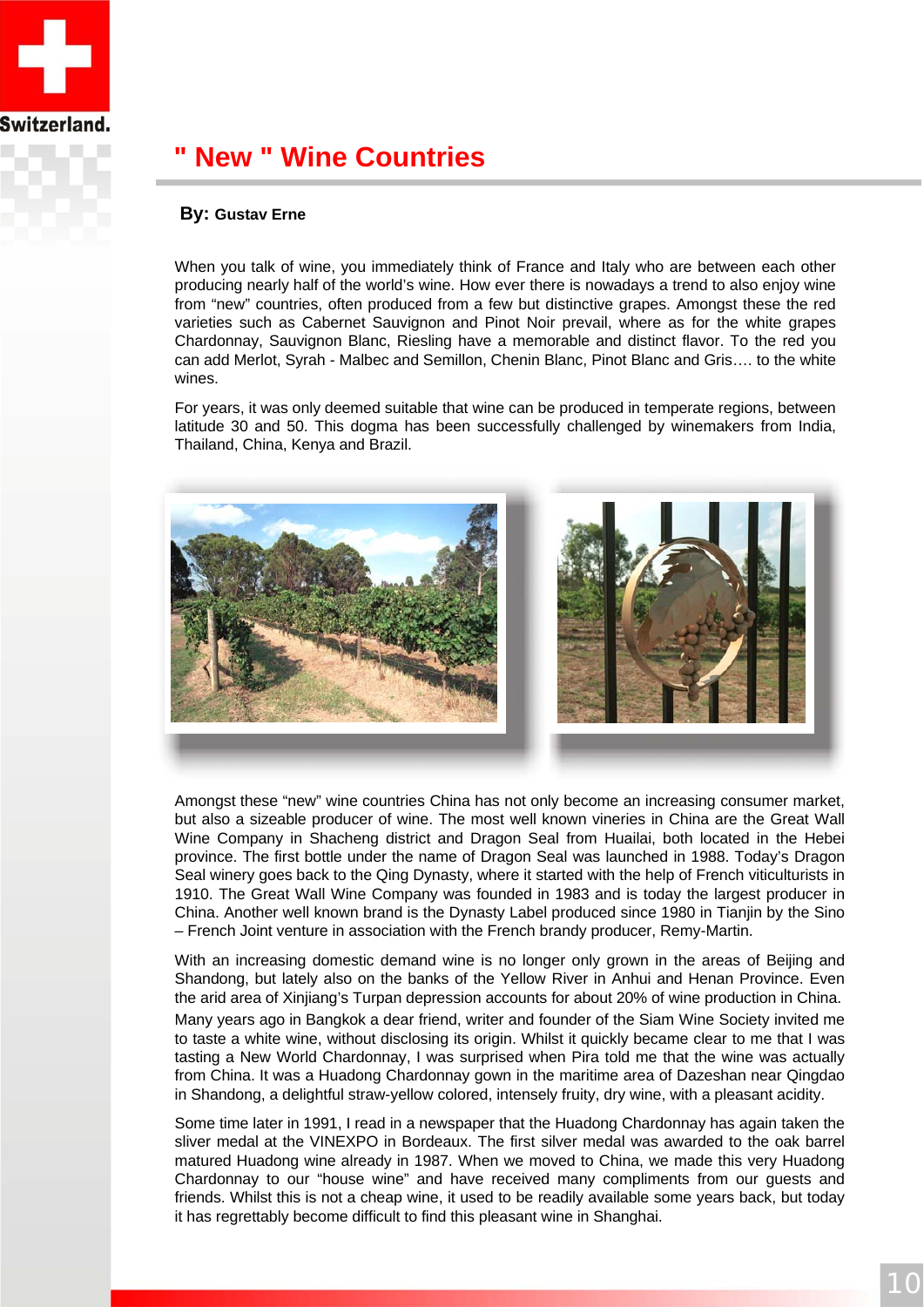

## **"New" Wine Countries**

## **By: Gustav Erne**

More recently, my daughter introduced me to an extraordinary Chinese wine, produced by the Grace Vineyard Boutique Winery of Shanxi, near Taiyuan, close to the yellow river basin. Their Merlot is of exceptional quality, very dark deep and ruby red in color. It is a rich and well balanced wine, with a bouquet of dried ripe fruits, along with a good amount of silky tannins and a smooth and lasting finish. A bottle sets you back by about 200 Yuan at retail pricing and targets the upper end of the market, proving that an exceptional wine can be produced in China. In Shanghai the Grace Vineyard Merlot, on the wine lists at Laris Restaurant - Three on the Bund, the Peninsula group and at the Marriott to name a few, clearly aiming at connoisseurs. Having shared a bottle with a colleague and friend last week, he could not believe that such a great wine was actually produced in China. So next time when you have to select a wine at a businesses dinner or another important event, remember that Grace Vineyard is a sure bet…

This summer while on holidays in Thailand, tired of mediocre - with 360 percent very heavily taxed import wines, we turned to a bottle of locally produced Monsoon Valley Malaga White. What a surprise to taste this dry, light and very drinkable wine with a hint of lemon grass. It perfectly matched the superb Thai cuisine with its green curries and other fine dishes. Needless to say that we stayed with Monsoon Valley, enjoying our new finding. The wine is produced by a French winemaker about an hours drive southwest of Bangkok at the Chao Phraya Delta. The abundance of water and the tropical climate allows for 2 harvests per year. But the wine must be kept cool throughout production and storage process with refrigeration equipment, a situation you will not find in other wine making regions, where temperatures dip after harvest.

Many still find it hard to believe that these newest wine producing countries can be taken serious for their wines. But then we should not forget that similar opinions prevailed earlier about the by now well established New World Wines.





Photographs by Alexander Erne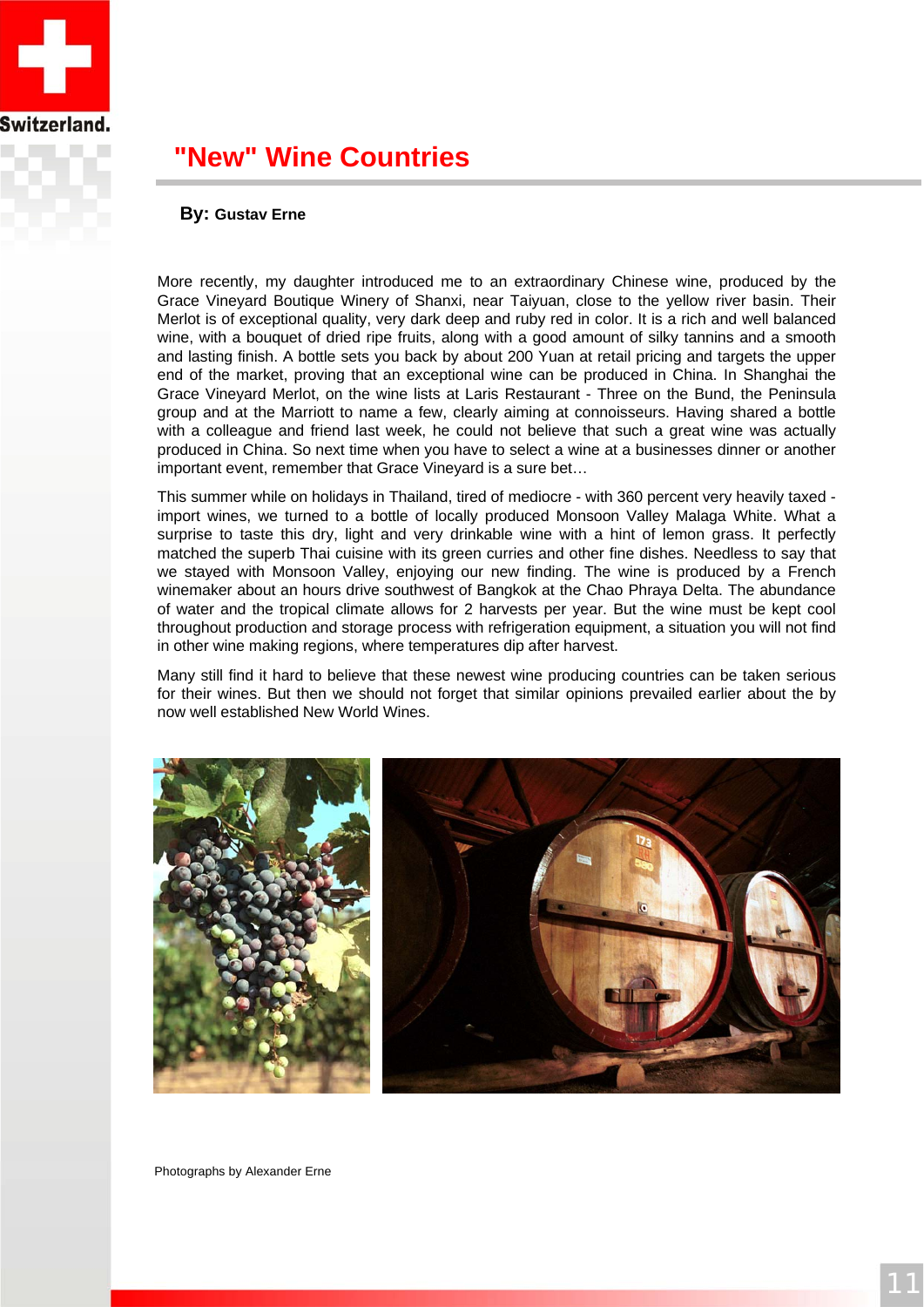



# **Swiss Ladies Luncheon**

## **By: Patricia Furrer**

Liebe Schweizer Frauen

Habt ihr nicht auch wieder einmal Lust, in einer gemütlichen Runde, bei einem feinen Essen über Shanghai und was Schweizer Frauen sonst so beschäftigt zu plaudern.

Der Schweizer Club organisiert fast jeden Monat einen Ladies Luncheo. Ab und zu treffen wir uns zum Dinner, damit auch die berufstätigen Frauen die Gelegenheit haben mit dabei zu sein. Wir probieren immer wieder neue Restaurants und verschiedene Küchen aus. Hauptsächlich geht es darum ein paar ungezwungene, gemütliche Stunden zusammen zu verbringen. Natürlich wird auch der eine oder andere nützliche Tipp über das leben in Shanghai ausgetauscht. Darum ist dieser Ladies Luncheon auch immer wieder eine gute Gelegenheit für Newcomer mehr über Shanghai zu erfahren und neue Kontakte zu knüpfen.

Die Einladungen werden an alle Swiss Club Mitglieder verschickt. **Wir würden uns freuen auch Dich begrüssen zu dürfen!**

Contact: mail@furrerfamily.net



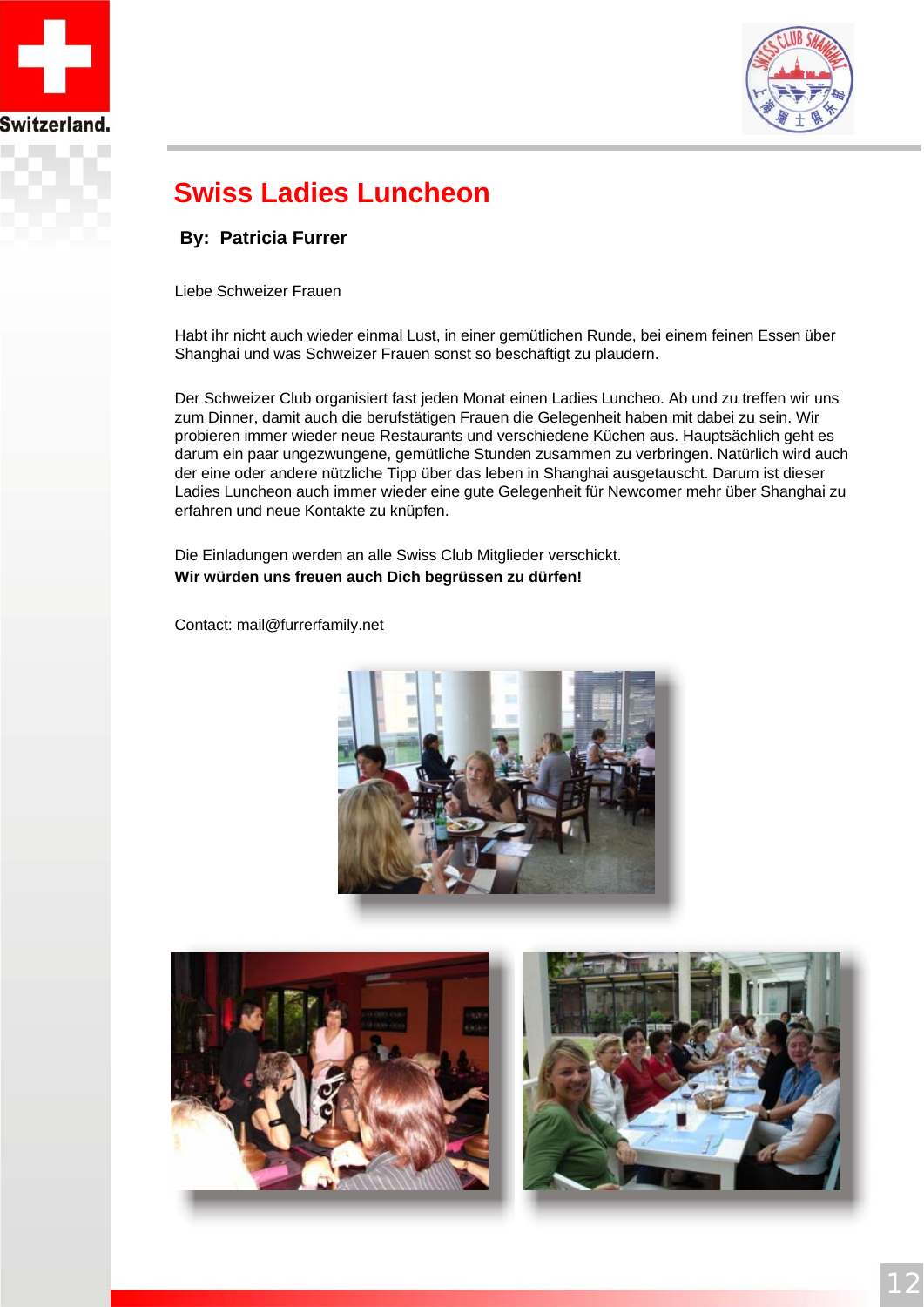

# **Swiss Tunnels in Alps**

## **Huge Swiss tunnel opens in Alps**

**Switzerland has opened the world's longest rail tunnel on land - the 34-kilometre (21-mile) Loetschberg tunnel under the Alps.**

It will cut the journey time between Germany and Italy by at least a third.

It is set to be fully operational in December, and will eventually handle about 42 passenger trains and up to 80 freight trains daily.



The tunnel should ease the big burden of transalpine traffic

The estimated cost of the project is 4.3bn Swiss francs (£1.75bn; \$3.5bn). Construction started eight years ago.

Worldwide the Loetschberg is third in length, behind Japan's Seikan tunnel and the Channel tunnel, both of which are underwater. But it is the longest tunnel on land.

## **Click here for detailed map**

Switzerland acts as one of Europe's major junctions for freight and the tunnel is meant to move cargo off the roads and onto rail.

More than 4,000 heavy lorries cross the Swiss Alps by road every day, leading to traffic jams, air pollution and accidents.

The Swiss rail tunnel project - including a second, parallel tunnel, due for completion in 2015 is one of the biggest engineering projects in the world. Millions of tonnes of rock have to be shifted.

The second rail route, the Gotthard rail tunnel, will measure 60km - making it the longest in the world - and will cut the travel time from Zurich to Milan to only two-and-a-half hours.